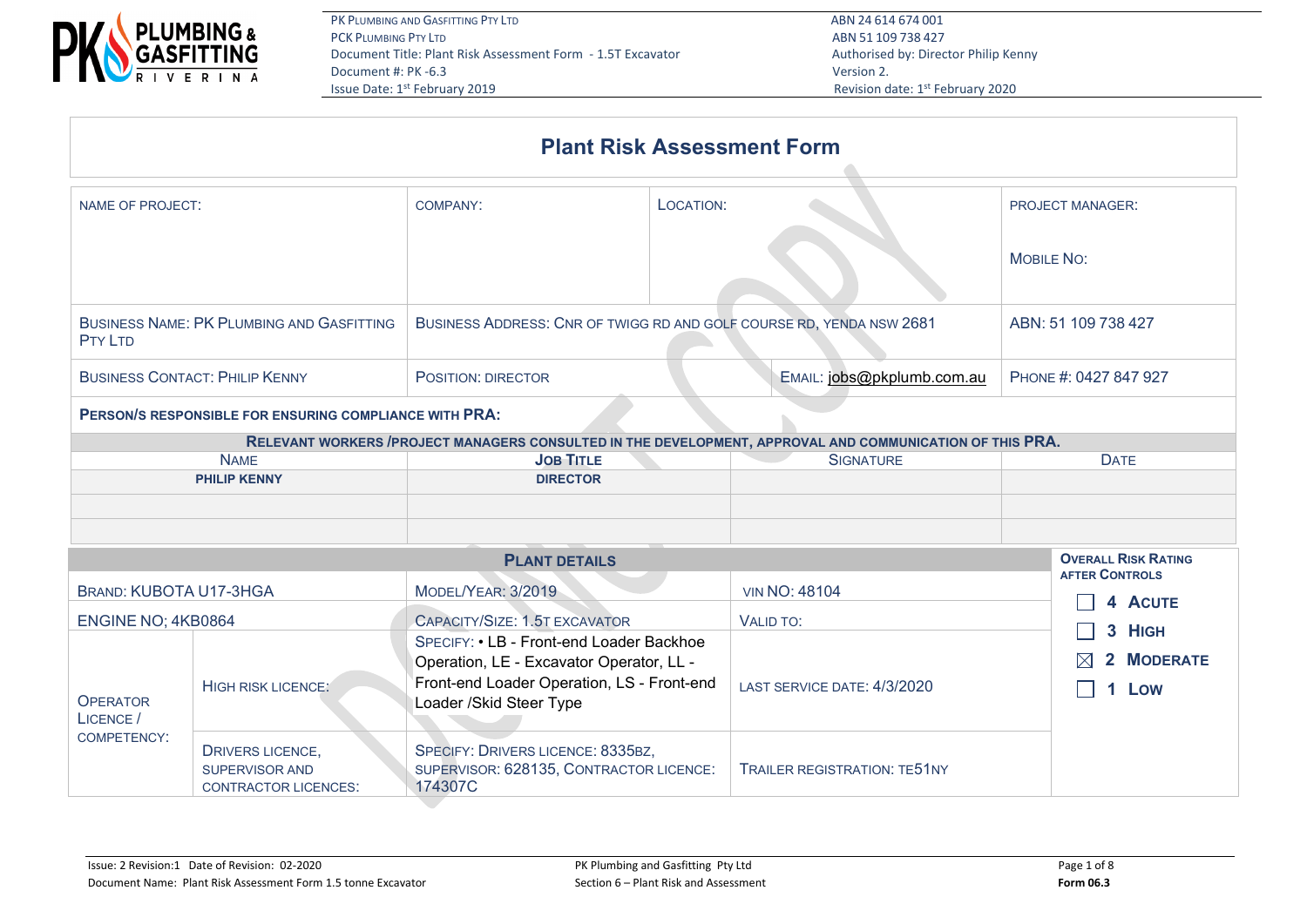

| Determine the risk score |                      |                         |                  |                         |                     | Record risk score on worksheet (Note - Risk scores have no absolute value and |                                                                 |                                                     |                                 |  |  |  |  |
|--------------------------|----------------------|-------------------------|------------------|-------------------------|---------------------|-------------------------------------------------------------------------------|-----------------------------------------------------------------|-----------------------------------------------------|---------------------------------|--|--|--|--|
|                          |                      | <b>Consequence</b>      |                  |                         |                     |                                                                               | should only be used for comparison and to engender discussion.) |                                                     |                                 |  |  |  |  |
| <b>LIKELIHOOD</b>        | <b>INSIGNIFICANT</b> | <b>MINOR</b>            | <b>MODERATE</b>  | <b>MAJOR</b>            | <b>CATASTROPHIC</b> |                                                                               |                                                                 | <b>HIERARCHY OF CONTROLS</b>                        |                                 |  |  |  |  |
| <b>ALMOST</b>            | $\mathbf{3}$         | 3                       | 4                | 4                       | 4                   | <b>SCORE</b>                                                                  | <b>ACTION</b>                                                   | ELIMINATION - Remove the hazard                     | <b>MOST</b><br><b>EFFECTIVE</b> |  |  |  |  |
| <b>CERTAIN</b>           | <b>HIGH</b>          | <b>HIGH</b>             | <b>ACUTE</b>     | <b>ACUTE</b>            | <b>ACUTE</b>        |                                                                               |                                                                 |                                                     |                                 |  |  |  |  |
| LIKELY                   | <b>MODERATE</b>      | 3<br><b>HIGH</b>        | 3<br><b>HIGH</b> | 4<br><b>ACUTE</b>       | 4<br><b>ACUTE</b>   | 4A<br><b>ACUTE</b>                                                            | <b>DO NOT</b><br><b>PROCEED.</b>                                | SUBSTITUTION - Replace the hazard                   |                                 |  |  |  |  |
|                          |                      |                         |                  |                         |                     |                                                                               | Review before                                                   |                                                     |                                 |  |  |  |  |
| <b>POSSIBLE</b>          | и                    | $\overline{\mathbf{2}}$ | 3                | $\overline{\mathbf{A}}$ | 4                   | 3H                                                                            |                                                                 | <b>ENGINEERING - Isolate people from the hazard</b> |                                 |  |  |  |  |
|                          | Low                  | <b>MODERATE</b>         | <b>HIGH</b>      | <b>ACUTE</b>            | <b>ACUTE</b>        | <b>HIGH</b>                                                                   | commencing<br>work.                                             |                                                     |                                 |  |  |  |  |
| <b>UNLIKELY</b>          |                      |                         | $\overline{2}$   | $\mathbf{3}$            |                     | 2M                                                                            |                                                                 | ADMINISTRATION - Change the way people work         |                                 |  |  |  |  |
|                          | Low                  | Low                     | <b>MODERATE</b>  | <b>HIGH</b>             | <b>ACUTE</b>        | <b>MODERAT</b><br>Е                                                           | control<br>measures.                                            |                                                     |                                 |  |  |  |  |
| <b>RARE</b>              |                      |                         | $\overline{2}$   | 3                       | 3                   | 1L                                                                            | Record and                                                      | PPE - Protect workers with personal protective      | <b>LEAST</b>                    |  |  |  |  |
|                          | Low                  | Low                     | <b>MODERATE</b>  | <b>HIGH</b>             | <b>HIGH</b>         | Low                                                                           | monitor.                                                        | equipment                                           | <b>EFFECTIVE</b>                |  |  |  |  |

| Scope of Risk Assessment: |  |                                                                                                                                                                                                                                                                                                                                                                                                                                                    |     |        | Description of Plant use:                                                                                           |           |  |  |  |
|---------------------------|--|----------------------------------------------------------------------------------------------------------------------------------------------------------------------------------------------------------------------------------------------------------------------------------------------------------------------------------------------------------------------------------------------------------------------------------------------------|-----|--------|---------------------------------------------------------------------------------------------------------------------|-----------|--|--|--|
| <b>INSTRUCTIONS:</b>      |  | Assess each item of plant every time there are new machines, procedures or, a new job brings in significant new hazards.<br>The lists of hazards and controls given below are not exhaustive. (These choices are provided to understand how this risk assessment<br>may be used. Indicate (x) controls as required for your circumstance. Choose one, several or all hazards and controls.)<br>Inherent Risk-rating (IR) Residual Risk-rating (RR) |     |        |                                                                                                                     |           |  |  |  |
| <b>HAZARD</b>             |  |                                                                                                                                                                                                                                                                                                                                                                                                                                                    | IR. |        | <b>CONTROL MEASURES IN PLACE</b>                                                                                    | <b>RR</b> |  |  |  |
|                           |  |                                                                                                                                                                                                                                                                                                                                                                                                                                                    |     |        | Hazard – Entanglement: Someone or something become entangled with moving parts of the plant or materials in motion: |           |  |  |  |
| <b>ENTANGLEMENT of:</b>   |  | Caused by ENTANGLEMENT of:                                                                                                                                                                                                                                                                                                                                                                                                                         | 3H  | $\Box$ | Rings, watches, jewellery that may become entangled in machines must not be                                         | 2M        |  |  |  |
| Hair                      |  | <b>Clothing</b>                                                                                                                                                                                                                                                                                                                                                                                                                                    |     |        | worn                                                                                                                |           |  |  |  |
| Fingers / Arms            |  | <b>Necktie</b>                                                                                                                                                                                                                                                                                                                                                                                                                                     |     |        | Long and loose hair must be tied back                                                                               |           |  |  |  |
| Legs                      |  | Scarf                                                                                                                                                                                                                                                                                                                                                                                                                                              |     |        | Only snug fitting clothes to be worn                                                                                |           |  |  |  |
| Torso                     |  | Gloves                                                                                                                                                                                                                                                                                                                                                                                                                                             |     |        | Loose clothing to be well contained to avoid entanglement                                                           |           |  |  |  |
| Other - specify:          |  | Jewellery                                                                                                                                                                                                                                                                                                                                                                                                                                          |     |        | Guards in place                                                                                                     |           |  |  |  |
|                           |  | <b>Cleaning Rags</b>                                                                                                                                                                                                                                                                                                                                                                                                                               |     |        | Warning decals placed where entanglement may occur                                                                  |           |  |  |  |
|                           |  | Other - specify:                                                                                                                                                                                                                                                                                                                                                                                                                                   |     |        | Operator training/awareness on areas where entanglement may occur                                                   |           |  |  |  |
|                           |  |                                                                                                                                                                                                                                                                                                                                                                                                                                                    |     |        | Operations manual read and in cabin                                                                                 |           |  |  |  |
|                           |  |                                                                                                                                                                                                                                                                                                                                                                                                                                                    |     |        | Other - specify:                                                                                                    |           |  |  |  |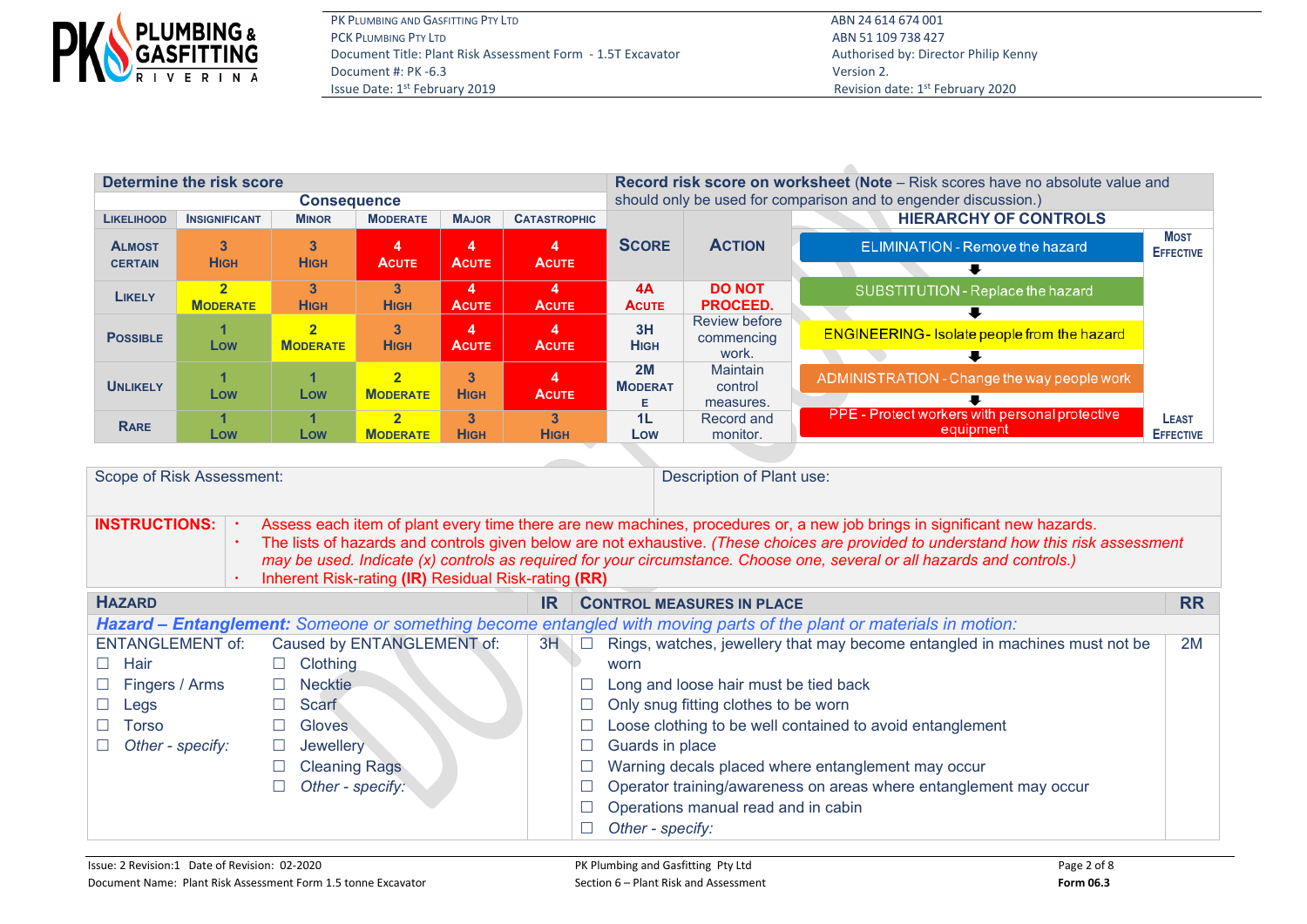

PK PLUMBING AND GASFITTING PTY LTD<br>PCK PLUMBING PTY LTD ABN 24 614 674 001 Document Title: Plant Risk Assessment Form - 1.5T Excavator Authorised by: Director Philip Kenny Document #: PK -6.3 Version 2.

ABN 51 109 738 427 Revision date: 1st February 2020

| <b>HAZARD</b>                                                                                          | <b>IR</b> |                  | <b>CONTROL MEASURES IN PLACE</b>                                               | <b>RR</b> |
|--------------------------------------------------------------------------------------------------------|-----------|------------------|--------------------------------------------------------------------------------|-----------|
|                                                                                                        |           |                  |                                                                                |           |
| Hazard - Crushing: Someone can be crushed due to:                                                      |           |                  |                                                                                |           |
| Falling, uncontrolled or unexpected movement of plant                                                  | 4A        | $\Box$           | Ensure item of plant is turned off, park break engaged, hydraulics de          | 2M        |
| Falling, uncontrolled or unexpected movement of load<br>$\Box$                                         |           |                  | pressurised before working on or inspecting plan                               |           |
| Plant tipping or rolling over<br>$\Box$                                                                |           | $\Box$           | Never work under raised plant (e.g. raised bucket or boom) without appropriate |           |
| Lack of ability to slow, stop or immobilise plant                                                      |           |                  | chocks / braces in place                                                       |           |
| Parts of plant collapsing or failing<br>$\Box$                                                         |           | $\Box$           | Do not operate machine on slopes in excess of recommended parameters           |           |
| Person falling off or being thrown off plant<br>$\Box$                                                 |           | $\Box$           | Check ROPS in good condition using Daily pre-start checklist                   |           |
| Being trapped under the plant, or between the plant,<br>$\Box$                                         |           | $\Box$           | No ground workers to work between fixed structure and item of plant (when less |           |
| materials or fixed structure                                                                           |           |                  | than 5 m separates machine from fixed item)                                    |           |
| Contact with moving parts during inspection, testing,                                                  |           | $\Box$           | Vehicle movement on site procedures adequately communicated                    |           |
| maintenance, repair or cleaning<br>Other - specify:                                                    |           | L                | Guards in place<br><b>Warning horn</b>                                         |           |
|                                                                                                        |           | $\Box$<br>$\Box$ | Amber flashing beacon                                                          |           |
|                                                                                                        |           | $\Box$           | Reversing/travel alarm                                                         |           |
|                                                                                                        |           | $\Box$           | Crush zone decals                                                              |           |
|                                                                                                        |           | $\Box$           | Other - specify:                                                               |           |
|                                                                                                        |           | $\Box$           |                                                                                |           |
| Hazard - Cuts, Lacerations, Stabbing, Punctures: Someone could be cut, stabbed or punctured due to:    |           |                  |                                                                                |           |
| Moving plant                                                                                           | 3H        | $\Box$           | Daily Pre-start checklist                                                      | 2M        |
| Moving parts                                                                                           |           | $\Box$           | Regular maintenance schedule followed                                          |           |
| Sharp objects<br>$\Box$                                                                                |           | $\Box$           | Guards in place                                                                |           |
| Flying objects<br>$\Box$                                                                               |           | $\Box$           | Gloves worn when handling sharp parts of plant                                 |           |
| Work pieces disintegrating<br>$\Box$                                                                   |           | $\Box$           | Ensure item of plant is turned off, park break engaged, hydraulics de          |           |
| Work pieces ejected<br>$\Box$                                                                          |           |                  | pressurised before working on or inspecting plant                              |           |
| Uncontrolled or unexpected movement of plant                                                           |           | $\Box$           | Never work under raised plant (e.g. raised bucket or boom) without appropriate |           |
| Other - specify:<br>$\Box$                                                                             |           |                  | chocks / braces in place                                                       |           |
|                                                                                                        |           | $\Box$           | Other - specify:                                                               |           |
| Hazard -Shearing: Someone's body parts be caught or sheared resulting in injury or amputation between: |           |                  |                                                                                |           |
| Two moving parts of the plant                                                                          | 4A        |                  | Ensure item of plant is turned off, park break engaged, hydraulics de          | 2M        |
| Issue: 2 Revision:1 Date of Revision: 02-2020                                                          |           |                  | Page 3 of 8<br>PK Plumbing and Gasfitting Pty Ltd                              |           |

Document Name: Plant Risk Assessment Form 1.5 tonne Excavator Section 6 – Plant Risk and Assessment **Form 06.3** Form 06.3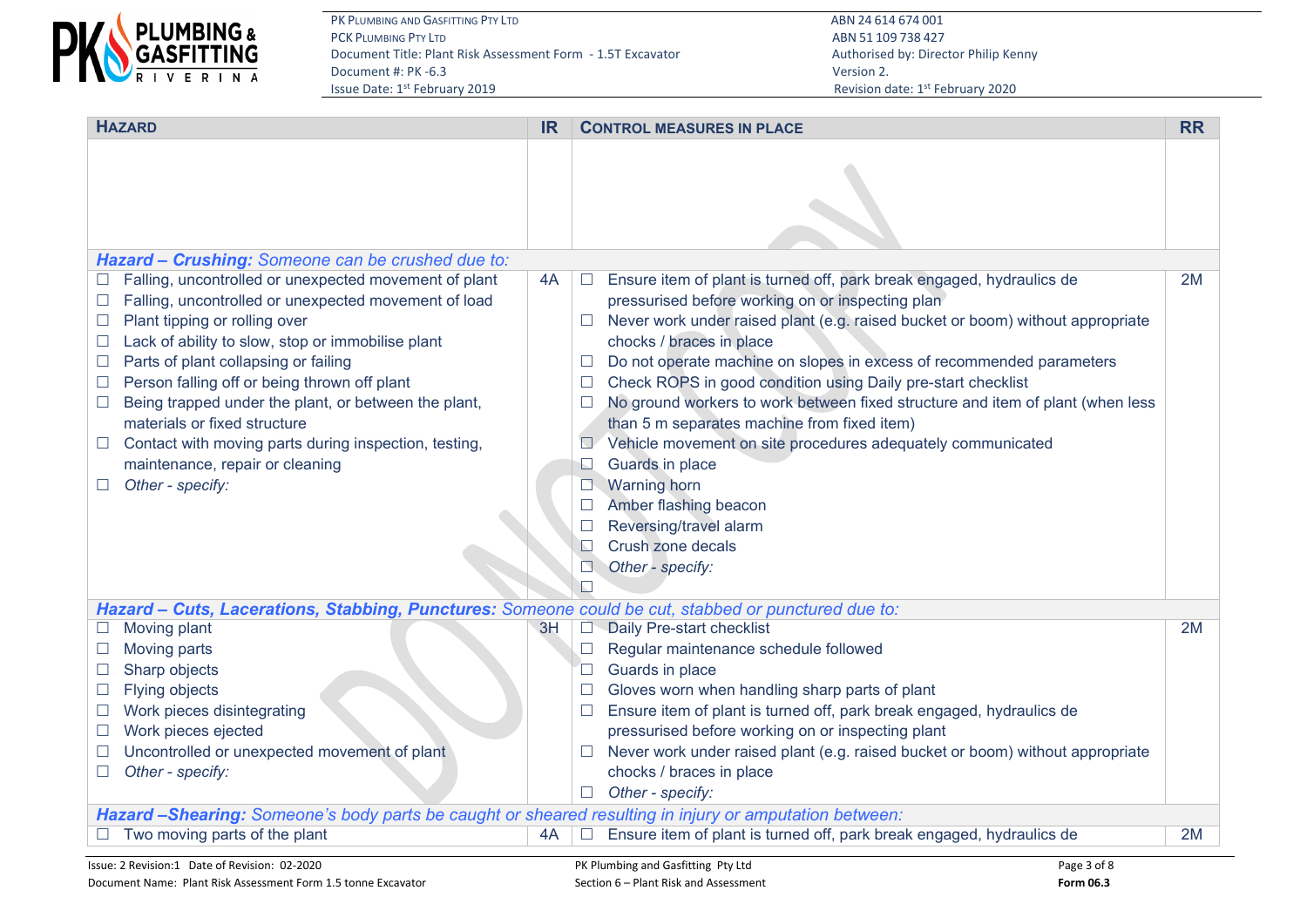

ABN 51 109 738 427 Revision date: 1st February 2020

|        | <b>HAZARD</b>                                                                                                      | <b>IR</b> |               | <b>CONTROL MEASURES IN PLACE</b>                                               | <b>RR</b> |  |  |
|--------|--------------------------------------------------------------------------------------------------------------------|-----------|---------------|--------------------------------------------------------------------------------|-----------|--|--|
|        | A part of the plant and a work piece                                                                               |           |               | pressurised before working on or inspecting plant                              |           |  |  |
|        | A part of the plant and a fixed structure                                                                          |           | $\Box$        | Never work under raised plant (e.g. raised bucket or boom) without appropriate |           |  |  |
| $\Box$ | A part of the plant and another object (e.g. plant or                                                              |           |               | chocks / braces in place                                                       |           |  |  |
|        | vehicle)                                                                                                           |           | $\Box$        | Decals placed at pinch points                                                  |           |  |  |
|        | Other - specify:                                                                                                   |           | ⊔             | All hazard lights working on machine when in operation                         |           |  |  |
|        |                                                                                                                    |           |               | Guards in place                                                                |           |  |  |
|        |                                                                                                                    |           | $\Box$        | <b>Warning horn</b>                                                            |           |  |  |
|        |                                                                                                                    |           |               | Amber flashing beacon                                                          |           |  |  |
|        |                                                                                                                    |           |               | Reversing/travel alarm                                                         |           |  |  |
|        |                                                                                                                    |           | $\Box$        | Other - specify:                                                               |           |  |  |
|        | Hazard - Friction: Someone be burned due to contact with:                                                          |           |               |                                                                                |           |  |  |
|        | A moving part                                                                                                      | 3H        | $\Box$        | Do not make contact with hot parts                                             | 2M        |  |  |
|        | A moving surface of the plant                                                                                      |           | $\Box$        | Wear gloves and other appropriate clothing when handling hot equipment         |           |  |  |
|        | Material handled by the plant                                                                                      |           |               | Warning signage / decals as necessary                                          |           |  |  |
|        | Other - specify:                                                                                                   |           | $\Box$        | Other - specify:                                                               |           |  |  |
|        | Hazard - Electrical: Someone can be injured by electrical shock or burns, or electrocuted due to:                  |           |               |                                                                                |           |  |  |
|        | Plant or person direct contact with live electrical                                                                | 4A        | $\Box$        | Safe Work Method Statement (SWMS) readily available and addresses relevant     | 2M        |  |  |
|        | conductors                                                                                                         |           |               | risks for plant use around electrical conductors (e.g. powerlines)             |           |  |  |
| ш      | Plant or person working near live electrical conductors                                                            |           | $\mathcal{L}$ | Emergency response training for plant contact with electricity                 |           |  |  |
|        | Overload of electrical circuits                                                                                    |           | $\Box$        | Ensure lock out tag out procedure in place and used when working with          |           |  |  |
|        | Damaged or worn electrical switches                                                                                |           |               | electrical system on plant                                                     |           |  |  |
|        | Damaged or worn electrical leads or cables                                                                         |           |               | Warning Decals /stickers in place and legible                                  |           |  |  |
| $\Box$ | Lack of isolation procedure (Lock out and tag)                                                                     |           |               | Lack of insulation (regular maintenance and pre-start checks)                  |           |  |  |
|        | Inadequate isolation procedure (Lock out and tag)                                                                  |           | $\Box$        | Other - specify:                                                               |           |  |  |
| $\Box$ | Water near electrical equipment / installations                                                                    |           |               |                                                                                |           |  |  |
|        | Other - specify:                                                                                                   |           |               |                                                                                |           |  |  |
|        | Hazard - Explosion: Someone can be injured by the operation of the plant triggering an explosion of the following: |           |               |                                                                                |           |  |  |
|        | Gas<br>Can an explosion be triggered by?                                                                           | 3H        | $\Box$        | SWMS readily available and addresses relevant risks for plant use around       | 2M        |  |  |
|        | <b>Static electricity</b><br>Vapours<br>$\Box$                                                                     |           |               | explosive atmospheres                                                          |           |  |  |
|        | Hazardous atmosphere<br>Liquids                                                                                    |           | ш             | Do not operate machinery in enclosed space unless mitigation measures have     |           |  |  |
|        | Hazardous chemical reaction -<br><b>Solids</b>                                                                     |           |               | been put in place (e.g. extraction fans)                                       |           |  |  |
|        | specify:<br><b>Dust</b>                                                                                            |           | $\Box$        | Do not operate machinery within stipulated zones of gas or fuel storage (no go |           |  |  |
| $\Box$ | Other - specify:<br>Other $-$ specify:<br>$\Box$                                                                   |           |               | areas)                                                                         |           |  |  |
|        |                                                                                                                    |           | $\Box$        | Other - specify:                                                               |           |  |  |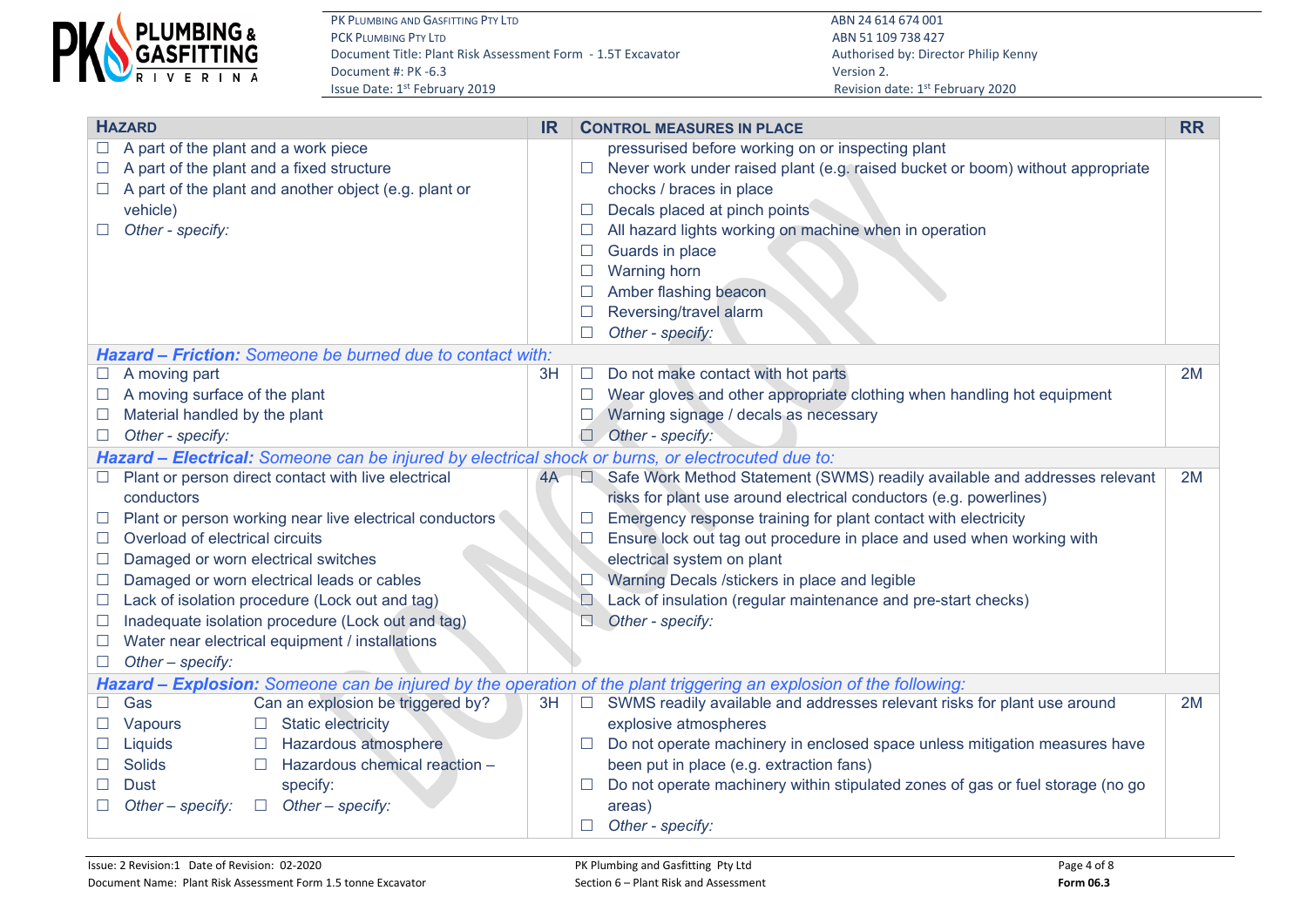

| <b>HAZARD</b>                                                             | <b>IR</b> |                  | <b>CONTROL MEASURES IN PLACE</b>                                                                                                            | <b>RR</b> |
|---------------------------------------------------------------------------|-----------|------------------|---------------------------------------------------------------------------------------------------------------------------------------------|-----------|
|                                                                           |           |                  | Hazard - Hazardous Chemicals and Hazardous Atmosphere: Someone can be injured, become ill or be suffocated due to:                          |           |
| <b>Hazardous Chemical:</b><br>Hazardous Atmosphere:                       | 3H        | $\Box$           | SWMS readily available and addresses relevant risks for plant use around                                                                    | 2M        |
| <b>Dust</b><br>Liquids (e.g. fuel,<br>$\Box$<br>$\mathbb{Z}^n$            |           |                  | hazardous atmospheres                                                                                                                       |           |
| lubricants)<br>Toxic gases or vapours<br>$\Box$                           |           | $\mathcal{L}$    | Do not operate machinery in enclosed space unless mitigation measures have                                                                  |           |
| Solids (e.g. grease)<br><b>Fumes</b><br>$\Box$<br>ш                       |           |                  | been put in place (e.g. extraction fans)                                                                                                    |           |
| Asphyxiant (lack of<br>Atmospheric contamination<br>$\Box$                |           | $\Box$           | Do not operate machinery within stipulated zones of gas or fuel storage (no go                                                              |           |
| Other - specify:<br>oxygen)<br>$\Box$                                     |           |                  | areas)                                                                                                                                      |           |
| Other $-$ specify:                                                        |           | $\Box$<br>$\Box$ | Confined spaces permits where required<br>Fire extinguisher                                                                                 |           |
|                                                                           |           | $\Box$           | Other - specify:                                                                                                                            |           |
|                                                                           |           |                  | Hazard - Fluids or gases under pressure Someone can be injured by direct contact with gas or fluids under pressure due to:                  |           |
| Failure of plant                                                          | 3H        | $\Box$           | SWMS readily available and addresses relevant risks for plant maintenance                                                                   | 2M        |
| Damaged or leaking parts                                                  |           | ш                | Do not use hands to check for hydraulic leaks (always use another hand held                                                                 |           |
| Misuse of plant                                                           |           |                  | item e.g. piece of cardboard)                                                                                                               |           |
| Misuse of high pressure cleaning equipment                                |           | $\Box$           | Daily Pre-start checklist                                                                                                                   |           |
| Other - specify:                                                          |           | $\Box$           | Regular maintenance schedule followed                                                                                                       |           |
|                                                                           |           |                  | Always depressurize hydraulic system prior to maintenance                                                                                   |           |
|                                                                           |           | $\Box$           | Other - specify:                                                                                                                            |           |
| Hazard - Plant Condition: Someone can be injured by faulty item of plant? |           |                  |                                                                                                                                             |           |
| Operators manual unavailable<br>$\Box$                                    | 3H        | $\Box$           | Operation manual in cab and accessible                                                                                                      | 2M        |
| Pre-start check not undertaken                                            |           | $\Box$           | Ensure Plant operators complete daily prestart plant inspection                                                                             |           |
| Maintenance not undertaken                                                |           |                  | Ensure daily plant inspection & fault report are provided                                                                                   |           |
| Accidents may occur                                                       |           | $\Box$           | Ensure defective plant items are followed up and that repairs, alterations and or                                                           |           |
| Other - specify:                                                          |           |                  | replacement are carried out                                                                                                                 |           |
|                                                                           |           |                  | Where major faults are identified as an operational safety hazard - the plant                                                               |           |
|                                                                           |           |                  | must not be used until such time as the fault or defect is repaired and or                                                                  |           |
|                                                                           |           |                  | replaced                                                                                                                                    |           |
|                                                                           |           | $\Box$           | Follow the manufacturer's instructions, Safe Workplace Procedures for<br>Operation                                                          |           |
|                                                                           |           | П                | Plant is in safe condition for use                                                                                                          |           |
|                                                                           |           | $\Box$           | Other - specify:                                                                                                                            |           |
|                                                                           |           |                  | Hazard - Operator Training/qualifications: Does the operator hold the appropriate licences and qualifications to operate the item of plant? |           |
| No Licence held                                                           | 3H        | $\Box$           | Only suitably licensed, qualified and experienced operators to operate plant                                                                | 2M        |
| Limited/No Training undertaken                                            |           |                  | item                                                                                                                                        |           |
|                                                                           |           |                  |                                                                                                                                             |           |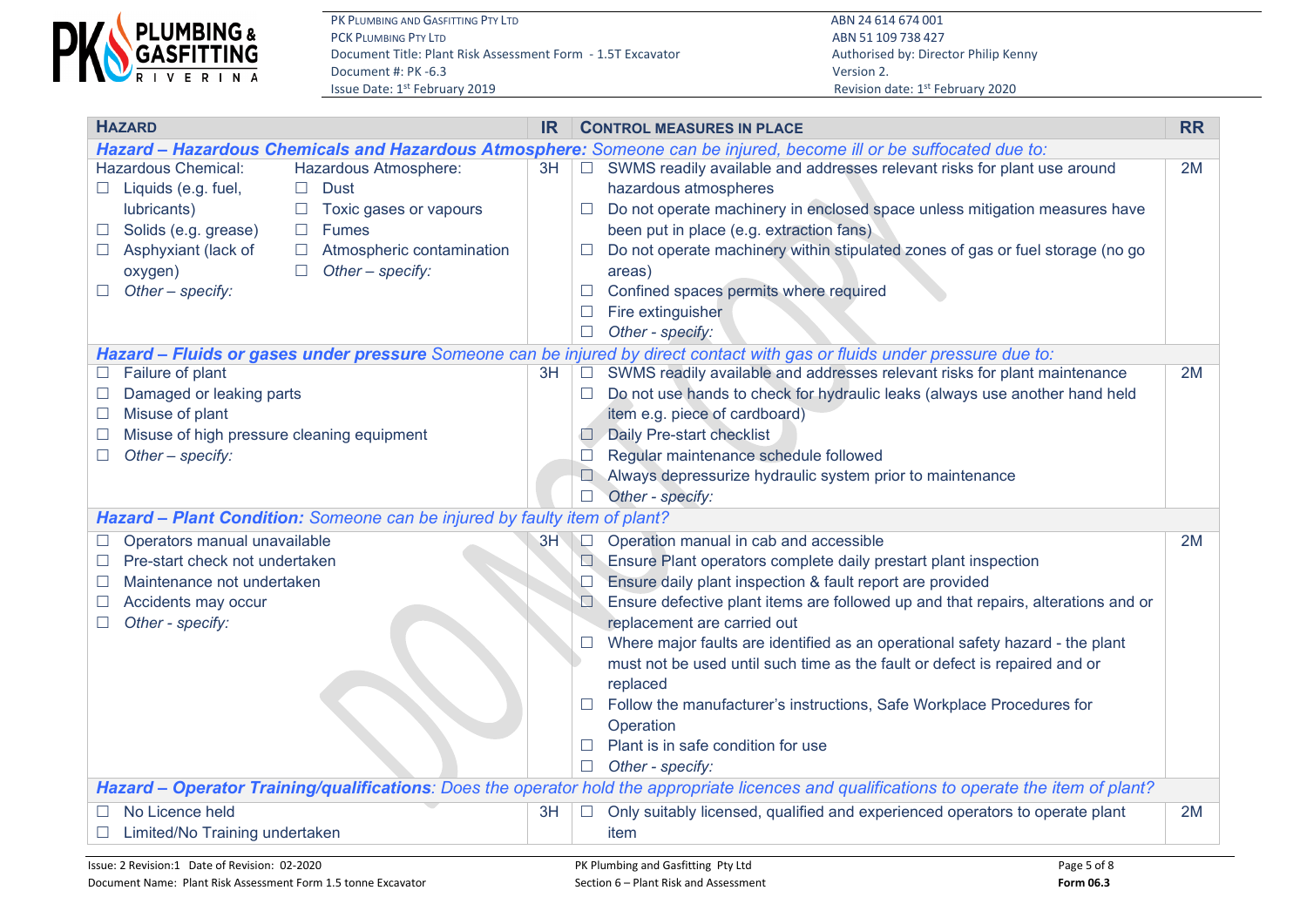

| <b>HAZARD</b>                                                                  | <b>IR</b>                                                                         | <b>CONTROL MEASURES IN PLACE</b>                                                                                                                        | <b>RR</b> |  |  |  |  |  |  |  |  |
|--------------------------------------------------------------------------------|-----------------------------------------------------------------------------------|---------------------------------------------------------------------------------------------------------------------------------------------------------|-----------|--|--|--|--|--|--|--|--|
| Competency assessments not undertaken<br>$\Box$                                |                                                                                   | Operators hold licence and other qualifications for machine operation<br>$\Box$                                                                         |           |  |  |  |  |  |  |  |  |
| Limited equipment experience                                                   |                                                                                   | Operation manual read and understood by all operators<br>$\Box$                                                                                         |           |  |  |  |  |  |  |  |  |
| Operator's manual unavailable<br>$\Box$                                        |                                                                                   | Operation manual in cab and accessible<br>$\Box$                                                                                                        |           |  |  |  |  |  |  |  |  |
| Other - specify:<br>$\Box$                                                     |                                                                                   | Operator competency determine appropriate before use<br>$\Box$                                                                                          |           |  |  |  |  |  |  |  |  |
|                                                                                |                                                                                   | Other - specify:<br>$\Box$                                                                                                                              |           |  |  |  |  |  |  |  |  |
|                                                                                | Hazard Communication requirements in relation to the safe operation of the plant? |                                                                                                                                                         |           |  |  |  |  |  |  |  |  |
| Failure to develop correct signaling procedures (select                        | 3H                                                                                | Communication protocols developed prior to task commencement<br>$\Box$                                                                                  | 2M        |  |  |  |  |  |  |  |  |
| which system/s used below):                                                    |                                                                                   | All operators / signalers trained in the communication method and use<br>$\Box$                                                                         |           |  |  |  |  |  |  |  |  |
| Whistle<br>Active signaling<br>⊔                                               |                                                                                   | Communication equipment checked before use<br>$\Box$                                                                                                    |           |  |  |  |  |  |  |  |  |
| Radio<br>Other - specify:<br>$\Box$<br>$\Box$                                  |                                                                                   | Vehicle movement on site procedures adequately communicated<br>$\Box$                                                                                   |           |  |  |  |  |  |  |  |  |
| Spotter<br>$\Box$                                                              |                                                                                   | $\Box$<br>Other - specify:                                                                                                                              |           |  |  |  |  |  |  |  |  |
|                                                                                |                                                                                   | Hazard -Slip, trip and fall: The plant operator, or someone else can trip, slip or fall on the same level, from one level to another or from height due |           |  |  |  |  |  |  |  |  |
| to:                                                                            |                                                                                   |                                                                                                                                                         |           |  |  |  |  |  |  |  |  |
| Uneven surfaces<br>$\Box$                                                      | 3H                                                                                | Use prestart checklist<br>$\Box$                                                                                                                        | 2M        |  |  |  |  |  |  |  |  |
| <b>Slippery surfaces</b>                                                       |                                                                                   | Keep operator area clear of trip hazards<br>$\Box$                                                                                                      |           |  |  |  |  |  |  |  |  |
| Steep surfaces<br>$\Box$                                                       |                                                                                   | Keep operator area free of grease, moisture or other slip hazards<br>$\Box$                                                                             |           |  |  |  |  |  |  |  |  |
| Objects on the floor/ ground<br>$\Box$                                         |                                                                                   | Ensure slip resistant step treads used<br>$\Box$                                                                                                        |           |  |  |  |  |  |  |  |  |
| Liquid spills or solid waste materials on floor / ground<br>$\Box$             |                                                                                   | Use operators' manual for plant entry and exit methods                                                                                                  |           |  |  |  |  |  |  |  |  |
| General work environment<br>$\Box$                                             |                                                                                   | Use appropriate height access equipment to access areas of plant (e.g. ladder<br>$\Box$                                                                 |           |  |  |  |  |  |  |  |  |
| Poor housekeeping<br>$\mathcal{L}$                                             |                                                                                   | or trestle for maintenance)                                                                                                                             |           |  |  |  |  |  |  |  |  |
| Lack of correct work platform<br>$\Box$                                        |                                                                                   | Good housekeeping<br>$\Box$                                                                                                                             |           |  |  |  |  |  |  |  |  |
| Lack of correct ladder or stairs<br>$\Box$                                     |                                                                                   | Boot sole in good condition<br>$\Box$                                                                                                                   |           |  |  |  |  |  |  |  |  |
| Lack of handholds<br>$\Box$                                                    |                                                                                   | $\Box$<br>Other - specify:                                                                                                                              |           |  |  |  |  |  |  |  |  |
| Lack of guardrails or correct edge protection<br>ப                             |                                                                                   |                                                                                                                                                         |           |  |  |  |  |  |  |  |  |
| Lack of slip resistant surfaces<br>⊔                                           |                                                                                   |                                                                                                                                                         |           |  |  |  |  |  |  |  |  |
| Collapse of supporting structure                                               |                                                                                   |                                                                                                                                                         |           |  |  |  |  |  |  |  |  |
| <b>Plant failure</b><br>$\Box$                                                 |                                                                                   |                                                                                                                                                         |           |  |  |  |  |  |  |  |  |
| Incorrect footwear or not wearing footwear<br>ப                                |                                                                                   |                                                                                                                                                         |           |  |  |  |  |  |  |  |  |
| Other - specify:<br>$\Box$                                                     |                                                                                   |                                                                                                                                                         |           |  |  |  |  |  |  |  |  |
| Hazard - Ergonomic: Someone can be injured due to:                             |                                                                                   |                                                                                                                                                         |           |  |  |  |  |  |  |  |  |
| Poor seat design<br>$\Box$                                                     | 3H                                                                                | Adjust seating and operator controls to suit operator<br>$\Box$                                                                                         | 2M        |  |  |  |  |  |  |  |  |
| Poor workstation design<br>$\Box$                                              |                                                                                   | Take appropriate breaks to avoid body fatigue<br>$\Box$                                                                                                 |           |  |  |  |  |  |  |  |  |
| Poor work environment design causing physical stress                           |                                                                                   | Avoid awkward and/or sustained posture or body position<br>$\Box$                                                                                       |           |  |  |  |  |  |  |  |  |
| Poor design causing mental or psychological stress<br>$\overline{\phantom{a}}$ |                                                                                   | Follow operating manual instructions for setup and use of plant<br>$\Box$                                                                               |           |  |  |  |  |  |  |  |  |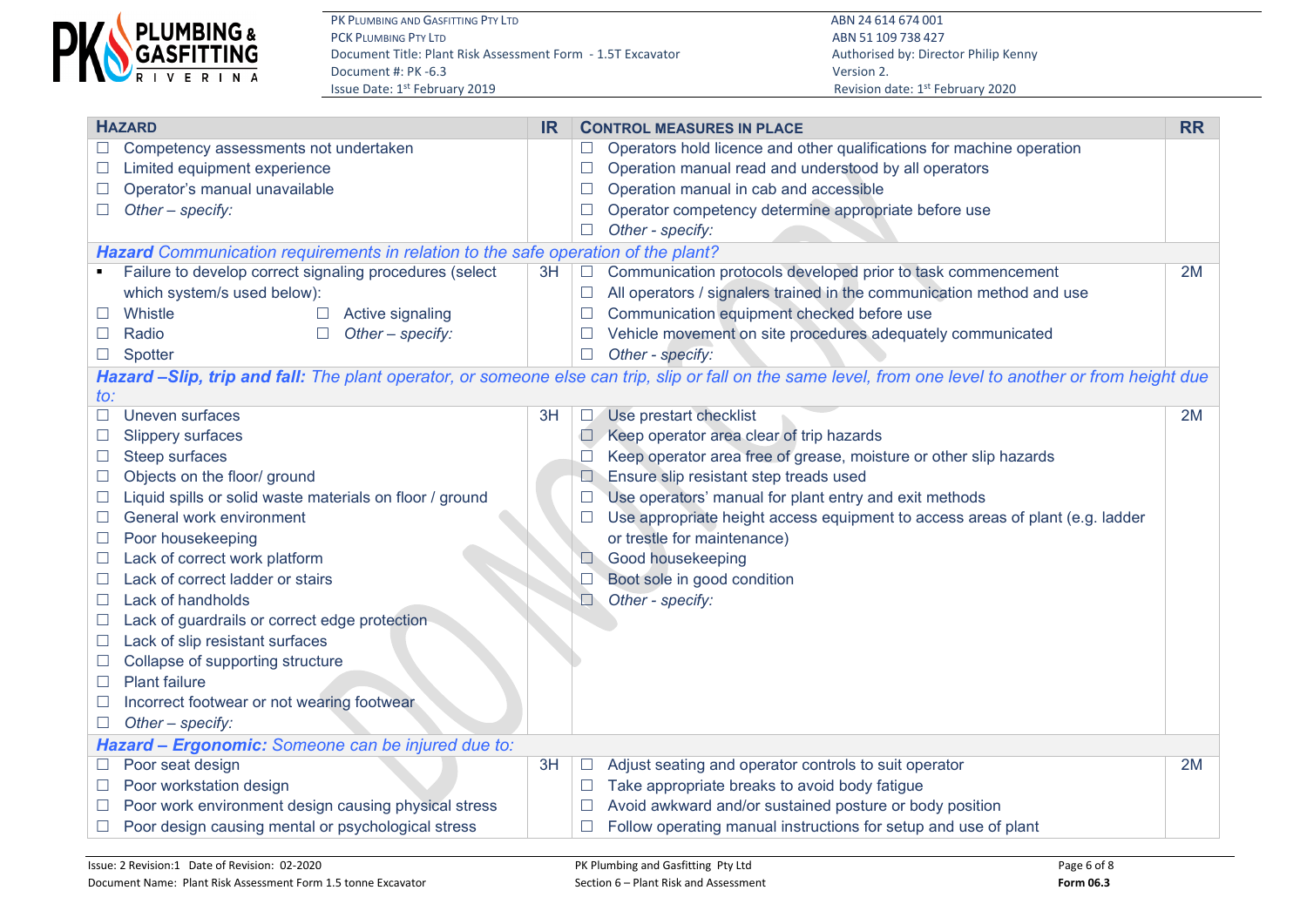

|        | <b>HAZARD</b>                                                      | <b>IR</b> |        | <b>CONTROL MEASURES IN PLACE</b>                                            | <b>RR</b> |
|--------|--------------------------------------------------------------------|-----------|--------|-----------------------------------------------------------------------------|-----------|
|        | Poor plant design                                                  |           | $\Box$ | Appropriate controls & switches                                             |           |
| $\Box$ | Lack of adequate work environment and task lighting                |           | $\Box$ | Correct Labelling of controls and indicators                                |           |
| $\Box$ | Excessive weight load, force or impact on body                     |           | $\Box$ | Other - specify:                                                            |           |
| $\Box$ | Repetition of body movement, posture positioning,                  |           |        |                                                                             |           |
| $\Box$ | Repetition of weight load, force or impact on body                 |           |        |                                                                             |           |
| $\Box$ | Awkward and/or sustained posture or body position                  |           |        |                                                                             |           |
| $\Box$ | Prolonged sitting                                                  |           |        |                                                                             |           |
|        | Lack of consideration for human error and/or behaviour             |           |        |                                                                             |           |
|        | Other - Specify:                                                   |           |        |                                                                             |           |
|        | Hazard - Temperature: Someone can be injured or become ill due to: |           |        |                                                                             |           |
| $\Box$ | Exposure to high temperature                                       | 3H        | $\Box$ | Cabin temperature controls operational and used (closed cabins)             | 2M        |
| $\Box$ | Exposure to low temperature                                        |           | $\Box$ | Cease operation when climatic conditions cause hazard to operator (i.e.     |           |
| $\Box$ | Come in contact with objects at high temperature                   |           |        | extreme heat or cold)                                                       |           |
| $\Box$ | Come in contact with objects at low temperature                    |           | ∟∠     | Wear appropriate PPE for weather conditions                                 |           |
| $\Box$ | Exposure to adverse weather conditions                             |           | $\Box$ | Other - specify:                                                            |           |
| $\Box$ | Other - Specify:                                                   |           |        |                                                                             |           |
|        | <b>Hazard - Fire</b>                                               |           |        |                                                                             |           |
|        | Friction                                                           | 4A        | $\Box$ | Good housekeeping                                                           | 2M        |
|        | <b>Fuels</b>                                                       |           | $\Box$ | Fire extinguisher                                                           |           |
|        | Fluids / lubricants                                                |           |        | No excess lubricants / fuels kept on machine                                |           |
| $\Box$ | Other - specify:                                                   |           |        | Avoid buildup of flammable material e.g. Oily rags                          |           |
|        |                                                                    |           | $\Box$ | Other - specify:                                                            |           |
|        | <b>Hazard - Noise</b>                                              |           |        |                                                                             |           |
|        | >85 dBA at the operator                                            | 3H        | N.     | Excessive noise exposure identified and managed                             | 2M        |
| $\Box$ | <b>Effects community</b>                                           |           | $\Box$ | Approved hearing protection                                                 |           |
|        | Effects operator communication                                     |           |        | Operate machine only during approved hours (e.g. local council laws and/ or |           |
|        | Other - specify:                                                   |           |        | site requirements)                                                          |           |
|        |                                                                    |           |        | Communication method appropriate for noise levels                           |           |
|        |                                                                    |           | $\Box$ | Other - specify:                                                            |           |
|        | <b>Hazard - Surrounding Environment</b>                            |           |        |                                                                             |           |
| $\Box$ | Operating in areas of weeds, or contamination                      | 3H        | $\Box$ | Maintain awareness of other plant                                           | 2M        |
| $\Box$ | Operating in sensitive environments requiring protection           |           | $\Box$ | Use appropriate communications method to liaise with other operators if     |           |
|        | from offsite weeds or spills                                       |           |        | necessary (e.g. radio)                                                      |           |
| $\Box$ | <b>Dust</b>                                                        |           |        | Keep to prescribed areas (use existing roads and tracks wherever possible   |           |